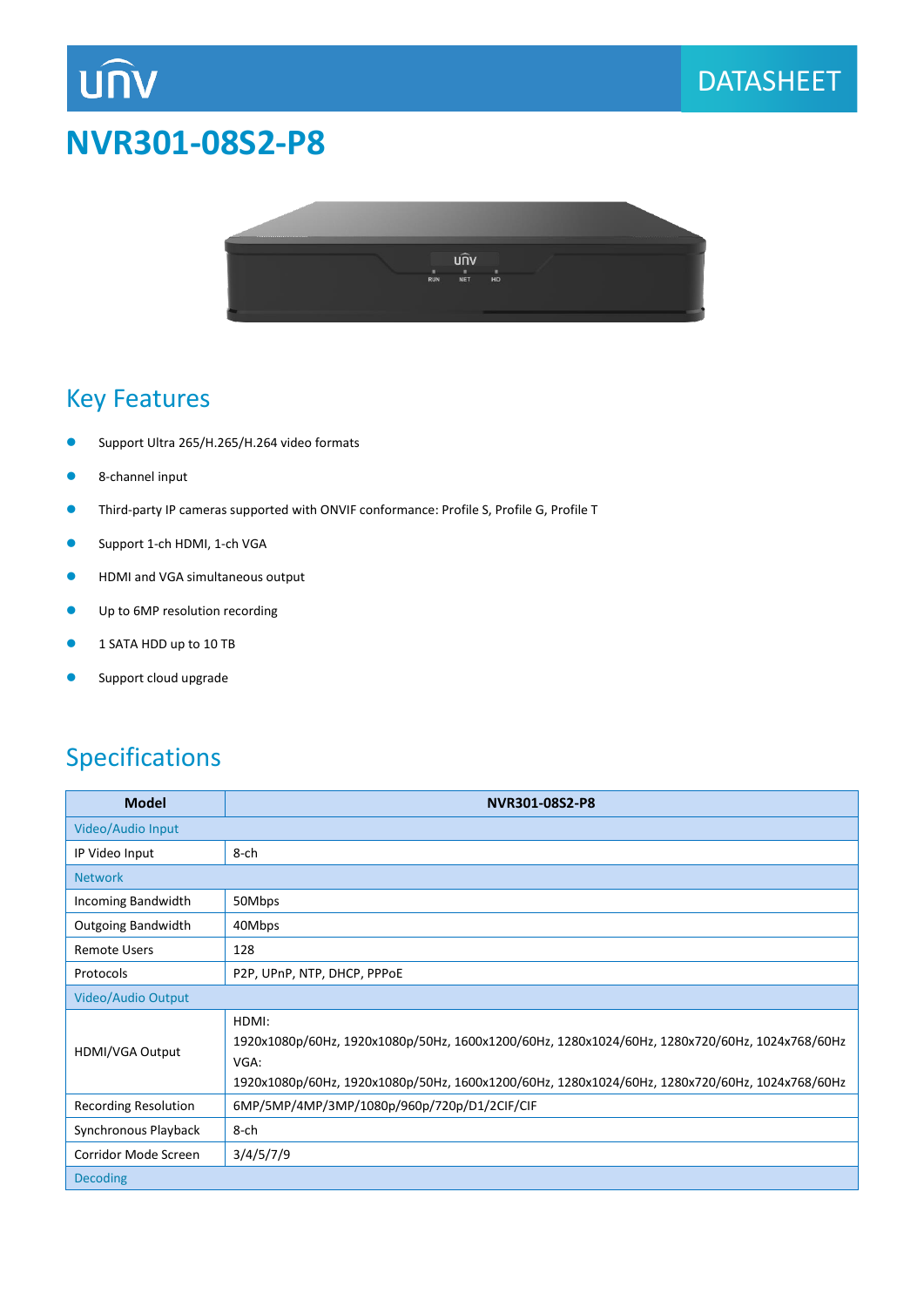# unv

# DATASHEET

| Decoding format            | Ultra 265/H.265/H.264                                                               |  |
|----------------------------|-------------------------------------------------------------------------------------|--|
| Liveview/Playback          | 6MP/5MP/4MP/3MP/1080p/960p/720p/D1/2CIF/CIF                                         |  |
| Capability                 | 1 x 6MP@20,1 x 5MP@30, 2 x 4MP@25, 2 x 3MP@30,4 x 1080p@25, 8 x 960p@25,8 x 720p@30 |  |
| <b>Hard Disk</b>           |                                                                                     |  |
| <b>SATA</b>                | 1 SATA interface                                                                    |  |
| Capacity                   | up to 10TB for each disk                                                            |  |
| <b>External Interface</b>  |                                                                                     |  |
| Network Interface          | 1 RJ45 10M/100M self-adaptive Ethernet Interface                                    |  |
| <b>USB Interface</b>       | Rear panel: 2 x USB2.0                                                              |  |
| <b>Supported Standard</b>  | IEEE 802.3at, IEEE 802.3af                                                          |  |
| <b>External Interface</b>  |                                                                                     |  |
| Interface                  | 8 independent 100 Mbps PoE network interfaces                                       |  |
| Max Power                  | Max 30W for single port                                                             |  |
|                            | Max 108W in total (13.5W for each)                                                  |  |
| <b>Supported Standard</b>  | IEEE 802.3at, IEEE 802.3af                                                          |  |
| General                    |                                                                                     |  |
| Power Supply               | 52V DC                                                                              |  |
|                            | Power Consumption: ≤9 W (without HDD)                                               |  |
| <b>Working Environment</b> | -10°C ~ + 55°C (+14°F ~ +131°F), Humidity $\leq$ 90% RH (non-condensing)            |  |
| Dimensions (W×D×H)         | 260mm × 240mm × 46mm (10.2"×9.4"×1.8")                                              |  |
| Weight (without HDD)       | 1.1kg (2.43 lb)                                                                     |  |

## Dimensions